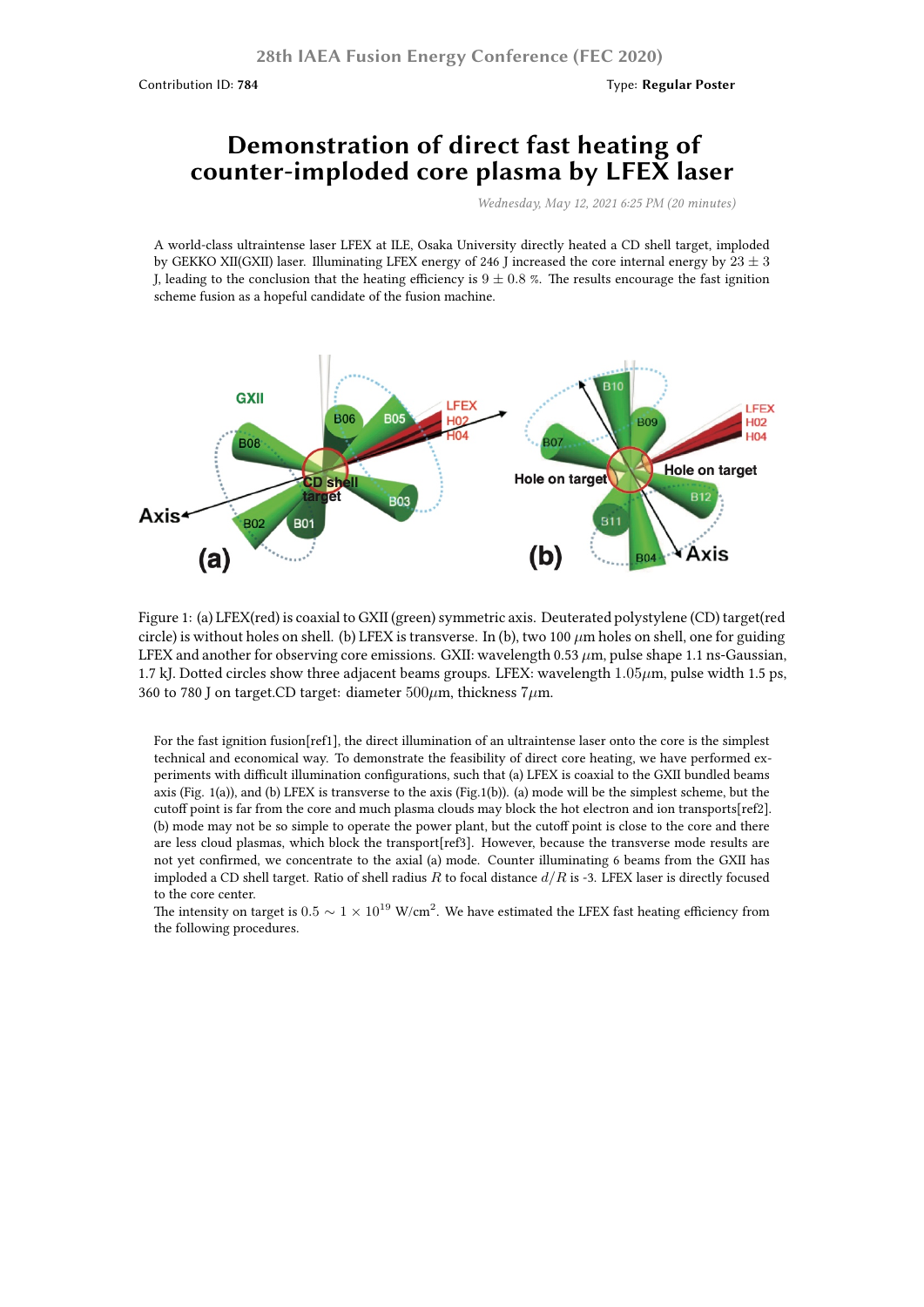

Figure 2: a) DD reacted-proton tracks without LFEX on 0.4 mm*×*0.6 mm-square CR-39 films 5 cm far from the target[ref4]. DD reaction has two branches, one of which is D+D  $\longrightarrow$  n(2.45 MeV)+ H<sup>3</sup>(0.82) MeV)(50 %). Here, we use the another branch, D+D *−→* p(3.02 MeV)+ T(1.01 MeV)(50 %). Red columns and arrow are spectral shifts and their peak along the transverse direction. Green to the axial direction, respectively. (b) X-ray streak images of shell flow. y axis is space. Shell center is at 0 *µ*m. x axis is time. GXII peak is at 1.8 ns. The core emission is +200 ps later(upper arrow),and LFEX is +600 ps(lower arrow). (c) LFEX is at +200 ps, just at the core emission timing, showing the best compression. Timing iitter is  $\pm 100$  ps.

Without LFEX illumination, Fig. 2(a) shows a DD reacted proton energy peak (3.02 MeV) shift down to 750 keV (red arrow in Fig.2 (a)) due to the core plasma, yields an areal density of 0.016  $g/cm<sup>2</sup>$  along the transverse direction. Peak shift to 1500 keV (green arrow in Fig. 2 (a)) yields 0.011 g/cm<sup>2</sup> to the axial direction[ref4]. Considering an ellipsoidal core figure, these results lead us to the core density  $\rho = 2.8 \pm 0.3$  g/cm<sup>3</sup> and volume  $V = 3.2 \times 10^{-7} \text{ cm}^3$ .

An x-ray streak camera, in Fig. 2 (b), shows both the core emissions due to the implosion +200 ps after the GXII peak and the LFEX heating +600 ps after. The intensity of core emission here is same as that without LFEX, but once LFEX is just on the compression, as in Fig. 2 (c), the core emission becomes *∼*20 times stronger than the emissions without LFEX. The stagnation period  $\tau$ , within which the maximum compression continues, *≤* 50 ps. We assume that the neutron generation period is also close to *τ* .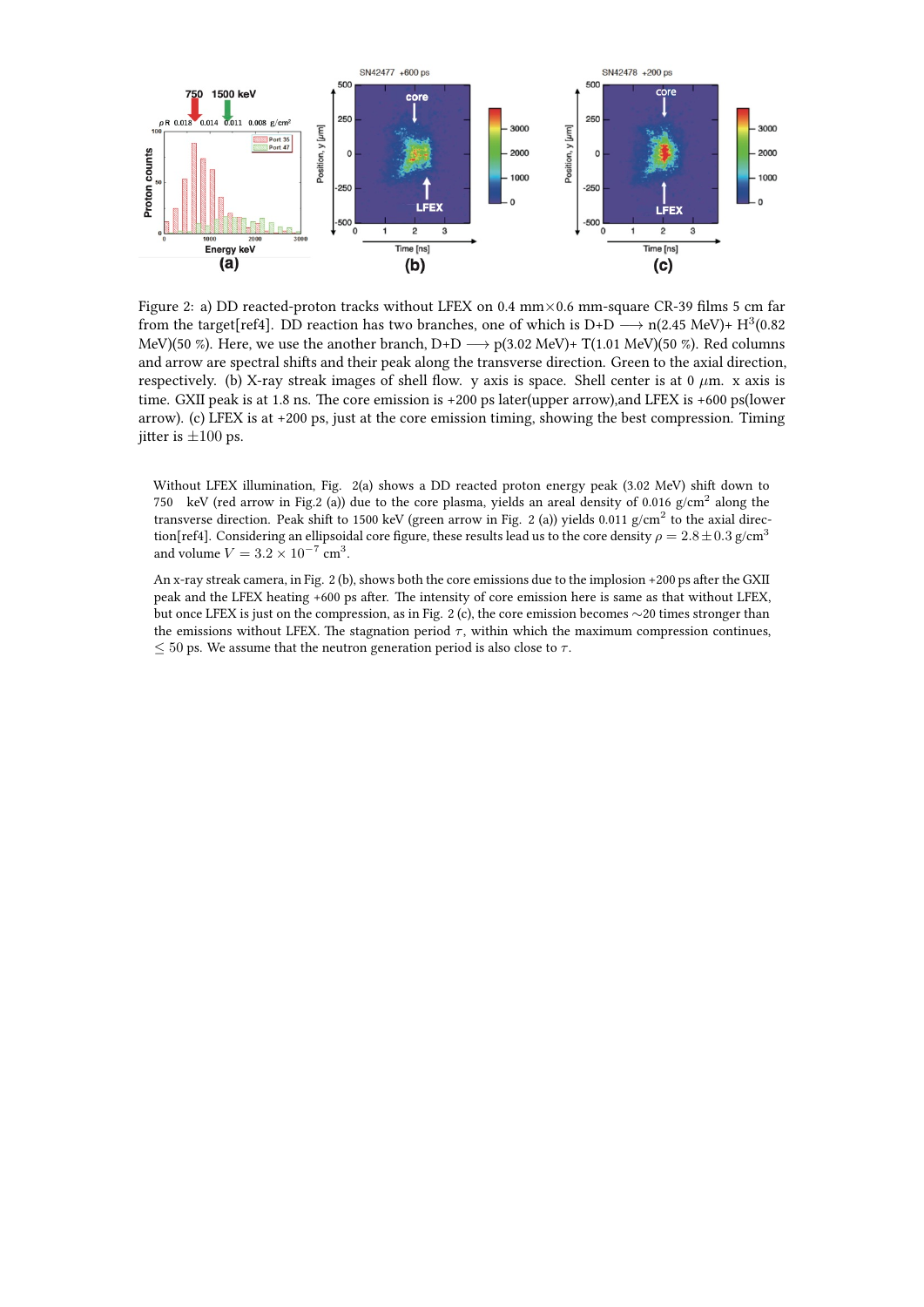

Figure 3: (a) Neutron TOF signals from MANDALA (Multichannel single-hit neutron scintillation detector array[ref2]) without LFEX:  $N_y = 3.5 \times 10^6 / 4\pi$ , and (b) signals with LFEX of 246 J: Total Ny =  $9.8 \times 10^6 / 4\pi$ ; Red curves are the best fitted spectra. (c) X-ray core emission from a pinhole camera corresponding to (a). (d) X-ray core emission corresponding to (b). Emission peak(d) is 4 times larger than (c).

 $3.5 \times 10^6$  neutron yields(Ny) without LFEX illumination in Fig.3 (a) gives us the ion temperature  $T_i$  to be 700 eV, if we assume  $Ny = n_i^2/4 < \sigma v >_{Ti} V\tau$ . While, with LFEX at +200 ps, Ny of Fig.3 (b),  $9.8 \times 10^6$  gives *T*<sub>*i*</sub>  $\sim$  1.0 keV. The ion temperature increment  $\Delta T_i$  is 0.3  $\sim$  0.4  $T_i$ , or  $\sim$ 300 eV.Supposing  $T_i \sim T_e$  in equilibrium, then  $\Delta T_e \sim \Delta T_i \sim 300$  eV with LFEX. The intensity of x-ray emission of the core (Fig.3(d)) is 4 times larger than the Fig.3 (c), leading to the electron temperature increment  $\Delta T_e$  is (4 $^{1/4}$ -1) $T_e=0.4T_e$ , if the core is yet in equilibrium. The increment of core energy is given by  $\Delta E = \Delta E_e + \Delta E_i = 3/2(n_e\Delta T_e + n_i\Delta T_i)V$ , where ∆*E<sup>e</sup>* and ∆*E<sup>i</sup>* are the electron and ion contributions, respectively. Assuming the core plasma is fully ionized, then  $n_e = Z_{CD}n_i$ , where  $Z_{CD}$  is total charges of a CD ion and also using  $\Delta T_e \sim \Delta T_i$ , we could estimate  $\Delta E = 3/2V \Delta T_i n_i (Z_{CD} + 1) = 23 \pm 3$  J. Since the LFEX energy is 246 J, we expect the heating efficiency to be 9*±*0*.*8 % for the axial mode. Without LFEX, the implosion efficiency, defined as a core internal energy divided by an implosion laser energy (now GXII), is  $53 \pm 7J/1.7$ kJ =  $3.1 \pm 7$  %. With LFEX, we can estimate that the total implosion efficiency is improved to 85 J/1946 J = 4.4 %.

We will discuss the transverse mode later on.

## **[References]**

[ref1]Y. Kitagawa *et al.*, J. Physics: Conf. Series **688** 012049 (2016). [ref2]Y. Kitagawa *et al.*, Phys. Rev. E **71** 016403 (2005): J. Plasma Fusion Res. **81** 384 (2005). [ref3]Y. Kitagawa *et al.*, Phys. Rev. Lett. **114** 195002 (2015): Nucl. Fusion **57** 076030 (2017). [ref4]Y. Kitagawa *et al.*, Phys. Rev. Lett. **75** 3131 (1995).

## **Affiliation**

The Graduate School for the Creation of New Photonics Industries